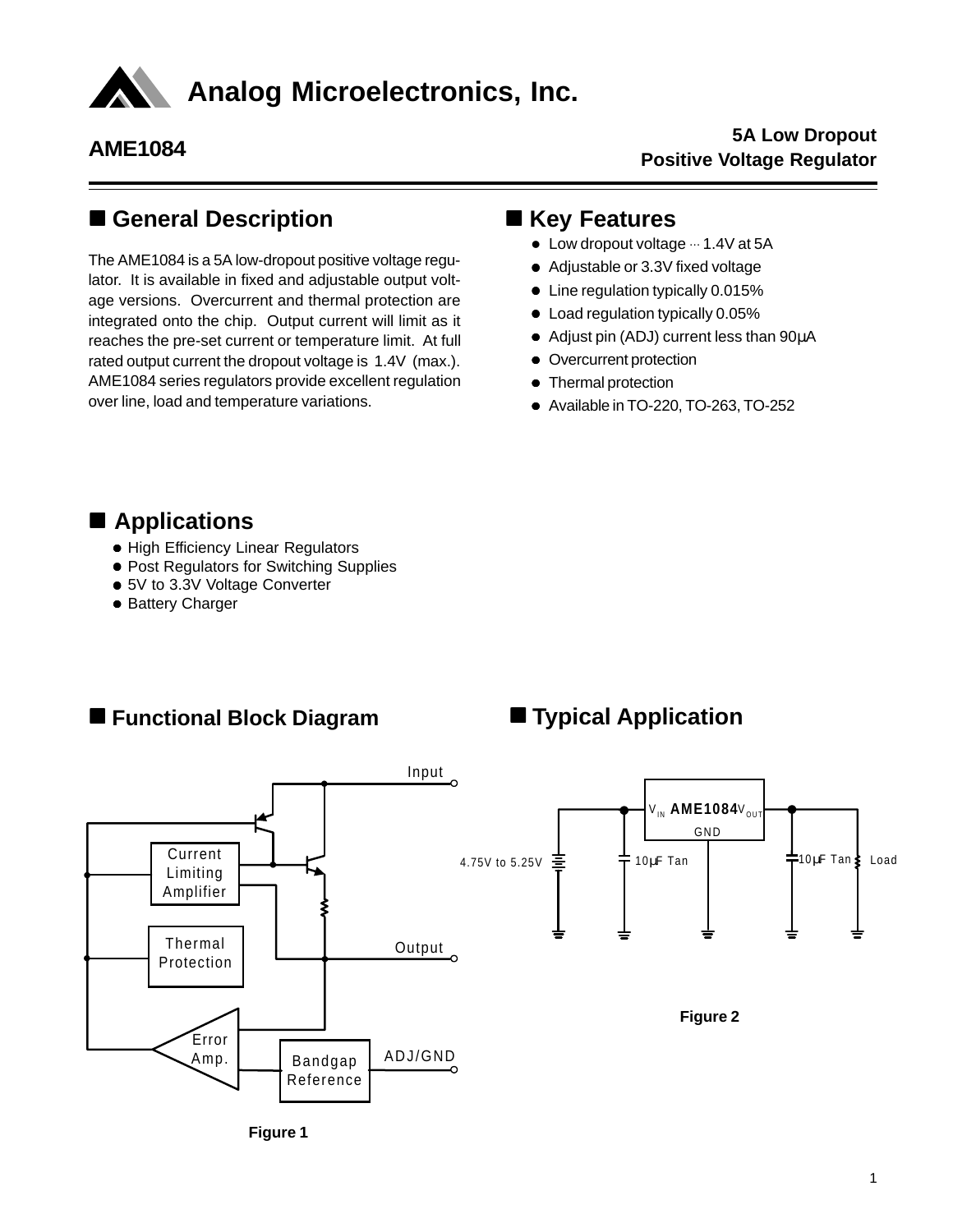

## ■ Pin Configuration



TO-220 Front View



To-252 Front View



TO-263-2 Front View



TO-263-3 Front View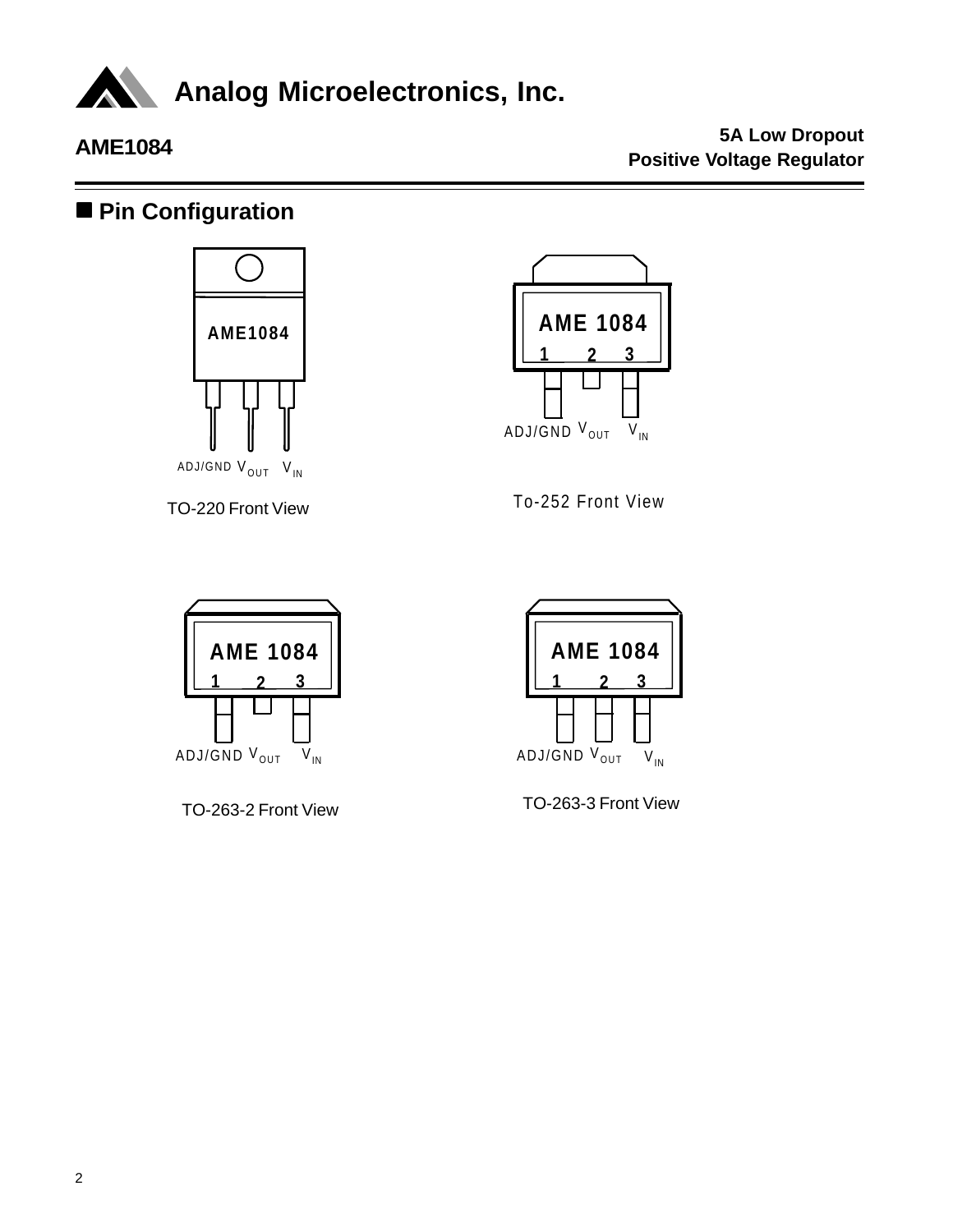

# $\blacksquare$  Ordering Information

| <b>Part Number</b> | Marking        | <b>Output Voltage</b> | Package    |  |
|--------------------|----------------|-----------------------|------------|--|
|                    | AME1084        |                       |            |  |
| AME1084ACBT        | <b>ACBT</b>    | ADJ                   | TO-220     |  |
|                    | yyww           |                       |            |  |
|                    | <b>AME1084</b> |                       |            |  |
| AME1084BCBT        | <b>BCBT</b>    | 1.5                   | TO-220     |  |
|                    | yyww           |                       |            |  |
|                    | AME1084        |                       |            |  |
| AME1084CCBT        | <b>CCBT</b>    | 2.5                   | TO-220     |  |
|                    | yyww           |                       |            |  |
|                    | AME1084        |                       |            |  |
| AME1084DCBT        | <b>DCBT</b>    | 3.3                   | TO-220     |  |
|                    | yyww           |                       |            |  |
|                    | AME1084        |                       |            |  |
| AME1084ACDT-3      | ACDT-3         | ADJ                   | TO-263-3   |  |
|                    | yyww           |                       |            |  |
|                    | AME1084        |                       |            |  |
| AME1084BCDT-3      | BCDT-3         | 1.5                   | $TO-263-3$ |  |
|                    | yyww           |                       |            |  |
|                    | AME1084        |                       |            |  |
| AME1084CCDT-3      | CCDT-3         | 2.5                   | TO-263-3   |  |
|                    | yyww           |                       |            |  |
|                    | AME1084        |                       |            |  |
| AME1084DCDT-3      | DCDT-3         | 3.3                   | $TO-263-3$ |  |
|                    | yyww           |                       |            |  |
|                    | AME1084        |                       |            |  |
| AME1084ACDT        | <b>ACDT</b>    | ADJ                   | TO-263-2   |  |
|                    | yyww           |                       |            |  |
|                    | AME1084        |                       |            |  |
| AME1084BCDT        | <b>BCDT</b>    | 1.5                   | TO-263-2   |  |
|                    | yyww           |                       |            |  |
|                    | AME1084        |                       |            |  |
| AME1084CCDT        | <b>CCDT</b>    | 2.5                   | TO-263-2   |  |
|                    | yyww           |                       |            |  |
|                    | <b>AME1084</b> |                       |            |  |
| AME1084DCDT        | <b>DCDT</b>    | 3.3                   | TO-263-2   |  |
|                    | yyww           |                       |            |  |
|                    | AME1084        |                       |            |  |
| AME1084ACCS        | ACCS           | ADJ                   | TO-252     |  |
|                    | yyww           |                       |            |  |
|                    | AME1084        |                       |            |  |
| AME1084BCCS        | <b>BCCS</b>    | 1.5                   | TO-252     |  |
|                    | yyww           |                       |            |  |
|                    | AME1084        |                       |            |  |
| AME1084CCCS        | cccs           | 2.5                   | TO-252     |  |
|                    | yyww           |                       |            |  |
|                    | AME1084        |                       |            |  |
| AME1084DCCS        | <b>DCCS</b>    | 3.3                   | TO-252     |  |
|                    | yyww           |                       |            |  |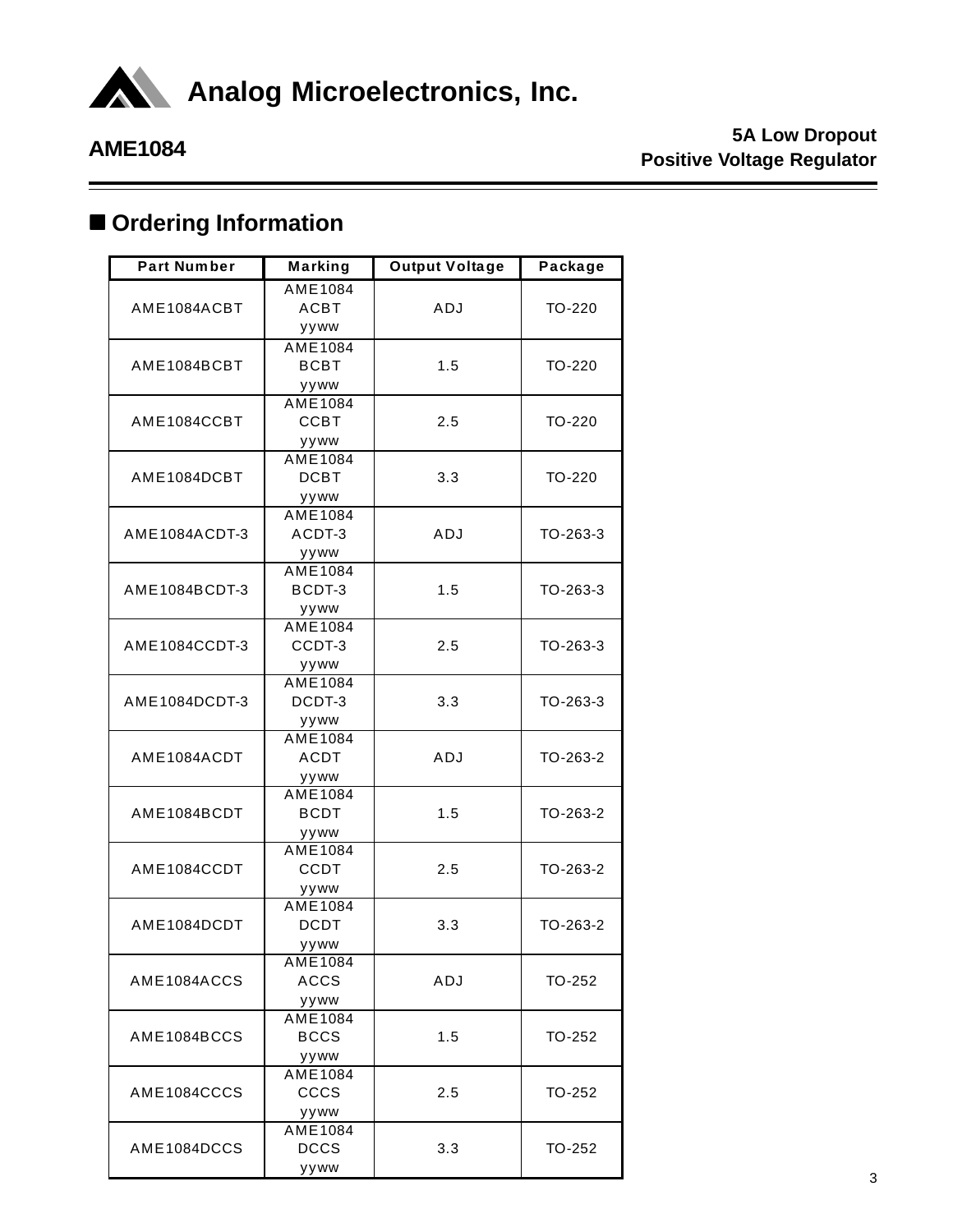

# n **Absolute Maximum Ratings**

| <b>Parameter</b>                            | Symbol      | Maximum     | Unit        |      |  |
|---------------------------------------------|-------------|-------------|-------------|------|--|
| Input Voltage                               |             | $V_{IN}$    |             |      |  |
|                                             | TO-220      |             | 3           |      |  |
| Thermal Resistance (Junction to Case)       | TO-252      | $\theta$ JC | 5           |      |  |
|                                             | TO-263      |             | 3           | °C/W |  |
|                                             | TO-220      |             | 50          |      |  |
| Thermal Resistance (Junction to Ambient)    | TO-252      | $\theta$ JA | 90          |      |  |
|                                             | TO-263      |             | 50          |      |  |
| <b>Operating Junction Temperature Range</b> | $T_{\rm J}$ | 0 to 125    |             |      |  |
| Storage Temperature Range                   | $T_{STG}$   | -65 to 150  | $^{\circ}C$ |      |  |
| Lead Temperature (10 sec)                   |             | $T_{LEAD}$  | 260         |      |  |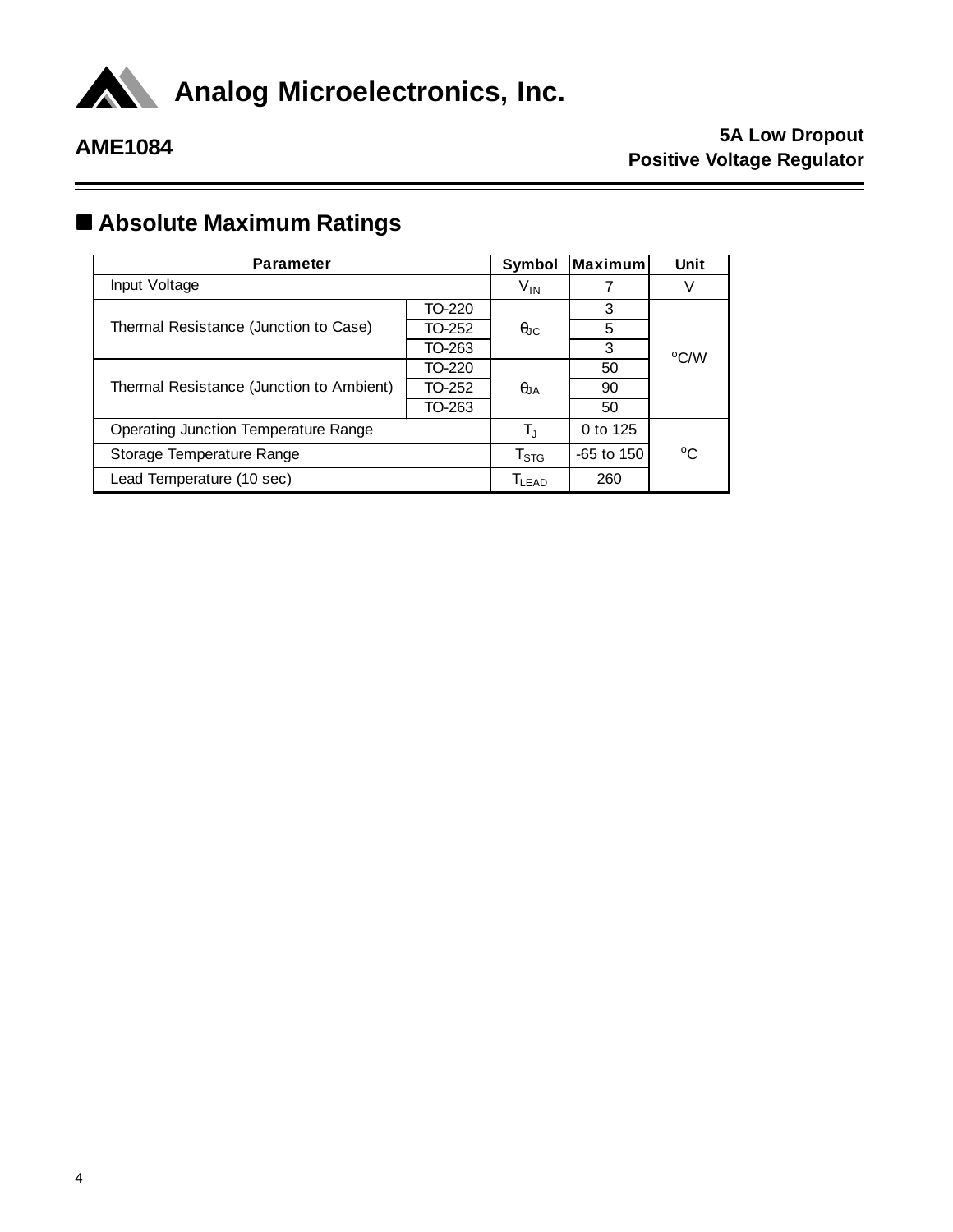

# $\blacksquare$  **Electrical Characteristics**

**1. 1084AXXX**

| <b>Parameter</b>                                       | <b>Symbol</b>       | <b>Test Conditions</b>                                |                                   | Min.                     | Typ.  | Max.  | <b>Units</b>       |
|--------------------------------------------------------|---------------------|-------------------------------------------------------|-----------------------------------|--------------------------|-------|-------|--------------------|
| Reference voltage                                      | $V_{REF}$           | $V_{IN} = 5V$                                         | $T_J = 25^{\circ}C$               | 1.238                    | 1.250 | 1.262 | $\vee$             |
| (adjustable voltage)                                   |                     | $I_{\Omega}$ = 10mA                                   | Over temp.                        | 1.225                    |       | 1.275 |                    |
| Line regulation                                        |                     | $V_{IN} = 2.75 - 7V$                                  | $T_{\rm J}$ = 25 <sup>o</sup> C   | $\overline{\phantom{a}}$ | 0.015 | 0.2   | $\%$               |
|                                                        | Reg <sub>LINE</sub> | $IO = 10mA$                                           | Over temp.                        | $\overline{\phantom{0}}$ | 0.035 | 0.2   |                    |
| Load regulation                                        |                     | $V_{IN} = 5V$                                         | $T_J = 25^{\circ}C$               | -                        | 0.05  | 0.3   | $\%$               |
|                                                        | Reg <sub>LOAD</sub> | $I_{O} = 10mA - 5A$                                   | Over temp.                        | ä,                       | 0.2   | 0.4   |                    |
| Dropout voltage                                        | $V_D$               | $V_{IN} = 2.75 - 7V$                                  | $T_J = 25^{\circ}C$               |                          | 1.2   | 1.4   | $\vee$             |
| $\Delta V_{\text{OUT}}$ , $\Delta V_{\text{REF}}$ = 1% |                     | $I_{O} = 10mA - 5A$                                   | Over temp.                        |                          | 1.3   |       |                    |
| <b>Current limit</b>                                   | $I_{\rm S}$         | $V_{IN}$ = 2.75 - 7V, Over temp.                      |                                   | 5.0                      |       |       | A                  |
| <b>Temperature Coefficient</b>                         | $T_{\rm C}$         | $V_{IN}$ = 2.75 - 7V, $I_{O}$ = 10mA - 5A             |                                   | $\blacksquare$           | 0.005 |       | $%$ <sup>O</sup> C |
| Adjust pin current                                     |                     | $V_{IN} = 2.75 - 7V$                                  | $T_{\rm J} = 25^{\rm O} \text{C}$ |                          | 55    |       |                    |
|                                                        | l <sub>ADJ</sub>    | $I_{\text{O}} = 10 \text{mA} - 5 \text{A}$            | Over temp.                        |                          |       | 90    | μA                 |
| Adjust pin current change                              | $\Delta I_{ADJ}$    | $V_{IN}$ = 2.75 - 7V, $I_{O}$ = 10mA - 5A             |                                   | -                        | 0.2   | 5     |                    |
|                                                        |                     | Over temp.                                            |                                   |                          |       |       |                    |
| Temperature stability                                  | $T_{\rm S}$         | $V_{1N} = 5V$ , $I_{O} = 500 \text{mA}$ , Over temp.  |                                   | 0.5                      | 0.5   |       | %                  |
| Minimum load current                                   | $I_{\rm O}$         | $V_{IN} = 5V$                                         |                                   |                          | 5     | 10    | mA                 |
| RMS output noise                                       | $V_N$               | $T_{\rm J} = 25^{\rm O} \text{C}$                     |                                   | -                        | 0.003 |       | $\%V_O$            |
| Ripple rejection ratio                                 | $R_A$               | $V_{\text{IN}}$ = 5V, $I_{\text{O}}$ = 5A, Over temp. |                                   | 60                       | 72    |       | dB                 |

### **2. 1084DXXX**

| <b>Parameter</b>                                       | Symbol              | <b>Test Conditions</b>                     |                                    | Min.                     | Typ.  | Max.                     | <b>Units</b>       |
|--------------------------------------------------------|---------------------|--------------------------------------------|------------------------------------|--------------------------|-------|--------------------------|--------------------|
| Output voltage                                         | Vo                  | $V_{IN} = 5V$                              | $T_{\rm J}$ = 25 <sup>O</sup> C    | 3.267                    | 3.300 | 3.333                    | $\vee$             |
| (fixed voltage)                                        |                     | $I_{\Omega} = 0A$                          | Over temp.                         | 3.234                    |       | 3.366                    |                    |
| Line regulation                                        | Reg <sub>LINE</sub> | $V_{IN} = 4.5 - 7V$                        | $T_{\text{J}}$ = 25 <sup>O</sup> C | $\blacksquare$           | 0.015 | 0.2                      | %                  |
|                                                        |                     | $I_{\Omega} = 0A$                          | Over temp.                         | $\blacksquare$           | 0.035 | 0.2                      |                    |
| Load regulation                                        |                     | $V_{IN} = 5V$                              | $T_{\rm J}$ = 25 <sup>O</sup> C    | $\overline{\phantom{a}}$ | 0.05  | 0.3                      | $\%$               |
|                                                        | Reg <sub>LOAD</sub> | $I_{\Omega} = 0A - 5A$                     | Over temp.                         | $\blacksquare$           | 0.2   | 0.4                      |                    |
| Dropout voltage                                        | $V_D$               | $V_{1N} = 4.5 - 7V$                        | $T_{\text{J}}$ = 25 <sup>O</sup> C | $\blacksquare$           | 1.2   | 1.4                      | $\vee$             |
| $\Delta V_{\text{OUT}}$ , $\Delta V_{\text{REF}}$ = 1% |                     | $I_0 = 0A - 5A$                            | Over temp.                         | -                        | 1.3   | $\blacksquare$           |                    |
| Current limit                                          | $I_{\rm S}$         | $V_{IN}$ = 4.5 - 7V, Over temp.            |                                    | 5.0                      |       |                          | A                  |
| Quiescent current                                      | $I_{\rm Q}$         | $V_{\text{IN}} = 5V$ , lo=0-5A, Over temp. |                                    |                          | 12    | 13                       | mA                 |
| (fixed model)                                          |                     |                                            |                                    |                          |       |                          |                    |
| <b>Temperature Coefficient</b>                         | $T_{C}$             | $V_{1N} = 4.5 - 7V$ , $I_{0} = 0A - 5A$    |                                    | -                        | 0.005 | $\overline{\phantom{a}}$ | $%$ <sup>0</sup> C |
| Temperature stability                                  | $T_S$               | $V_{1N}$ = 5V, $I_0$ = 500mA, Over temp.   |                                    | 0.5                      | 0.5   | -                        | %                  |
| RMS output noise                                       | $V_{N}$             | $T_1 = 25^{\circ}C$                        |                                    | $\blacksquare$           | 0.003 | ۰                        | W <sub>O</sub>     |
| Ripple rejection ratio                                 | $R_{A}$             | $V_{1N}$ = 5V, $I_{O}$ = 5A, Over temp.    |                                    | 60                       | 72    |                          | dB                 |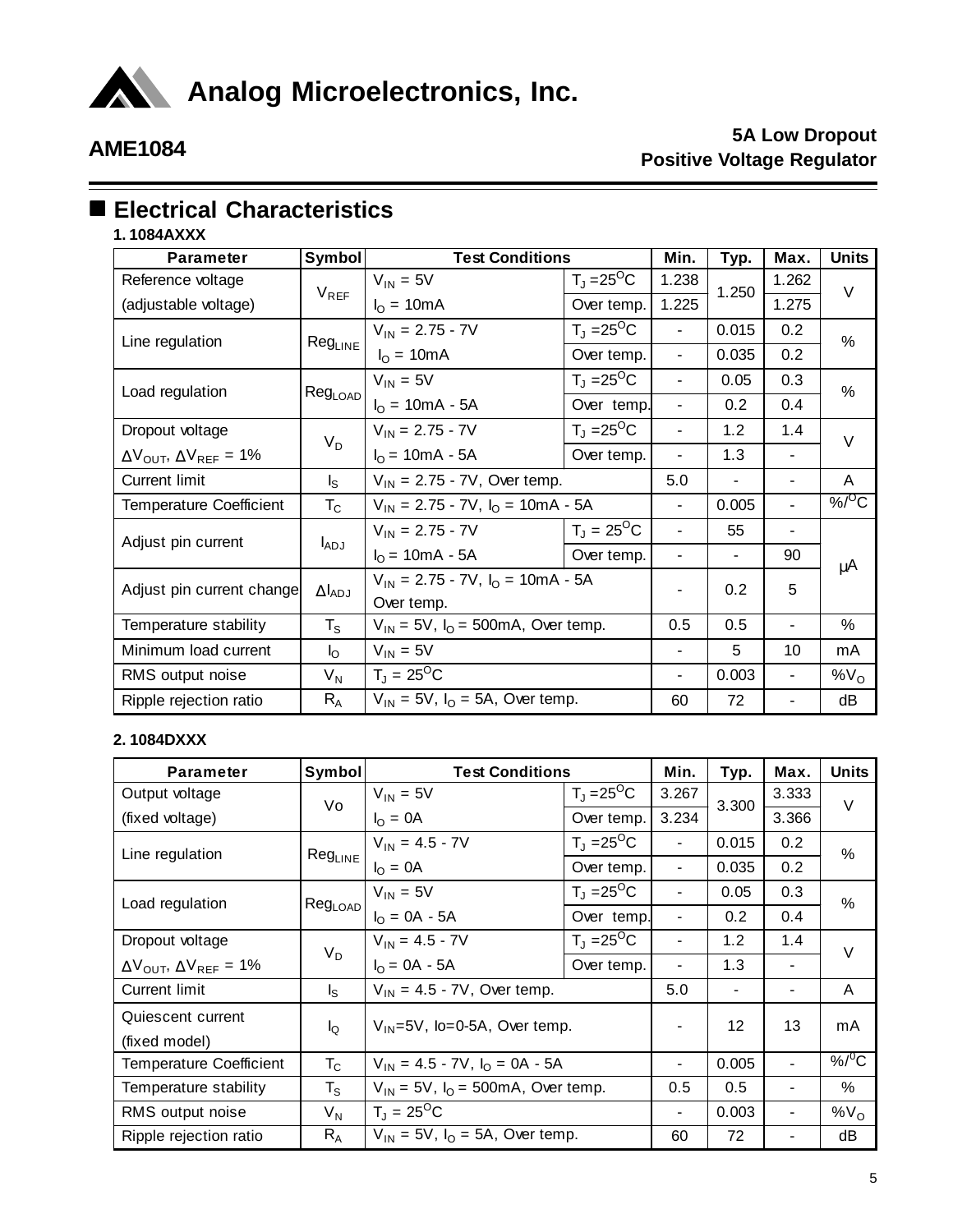

### ■ Application Description

### **1. Output voltage adjustment**

Like most regulators, the AME1084 regulates the output by comparing the output voltage to an internally generated reference voltage. On the adjustable version, the VREF is available externally as 1.25V between  $V_{\text{OUT}}$  and ADJ. The voltage ratio formed by R1 and R2 should be set to conduct 10mA (minimum output load). The output voltage is given by the following equation:

$$
V_{\text{OUT}} = V_{\text{REF}} (1 + \frac{R2}{R1}) + I_{\text{AD}} x R2
$$

On fixed versions of AME1084, the voltage divider is provided internally.



### **Figure 3**

### **2. Thermal protection**

AME1084 has thermal protection which limits junction temperature to 150°C. However, device functionality is only guaranteed to a maximum junction temperature of  $+125^{\circ}$ C.

The power dissipation and junction temperature for AME1084 in TO-220 package are given by

$$
\begin{aligned} \mathsf{P}_{\mathrm{D}} &= \left(\mathsf{V}_{\mathsf{IN}} \cdot \mathsf{V}_{\mathsf{OUT}}\right) \times \mathsf{I}_{\mathsf{OUT}} \\ \mathsf{T}_{\mathsf{JUNCTION}} &= \mathsf{T}_{\mathsf{AMBERT}} + \left(\mathsf{P}_{\mathrm{D}} \times \boldsymbol{\theta}_{\mathsf{JA}}\right) \end{aligned}
$$

Note:  $T_{\text{JUNCTION}}$  must not exceed 125 $\text{O}C$ 

### **3. Current limit protection**

AME1084 is protected against overload conditions. Current protection is triggered at typical 7.5A.

### **4. Stability and load regulation**

AME1084 requires a capacitor from  $V_{\text{OUT}}$  to GND to provide compensation feedback to the internal gain stage. This is to ensure stability at the output terminal. Typically, a 10µF tantalum or 50µF aluminum electrolytic is sufficient.

Note: It is important that the ESR for this capacitor does not exceed 0.5 $Ω$ .

The output capacitor dose not have a theoretical upper limit and increasing its value will increase stability.  $C_{\text{OUT}} = 100 \mu F$  or more is typical for high current regulator design.

For the adjustable version, the best load regulation is accomplished when the top of theresistor divider (R1) is connected directly to theoutput pin of the AME1084. When so connected,  $R<sub>p</sub>$  is not multiplied by the divider ratio.

For fixed output versions, the top of R1 is internally connected to the output. The ground pin can be connected to low side of the load to eliminate ground loop errors.



**Figure 4**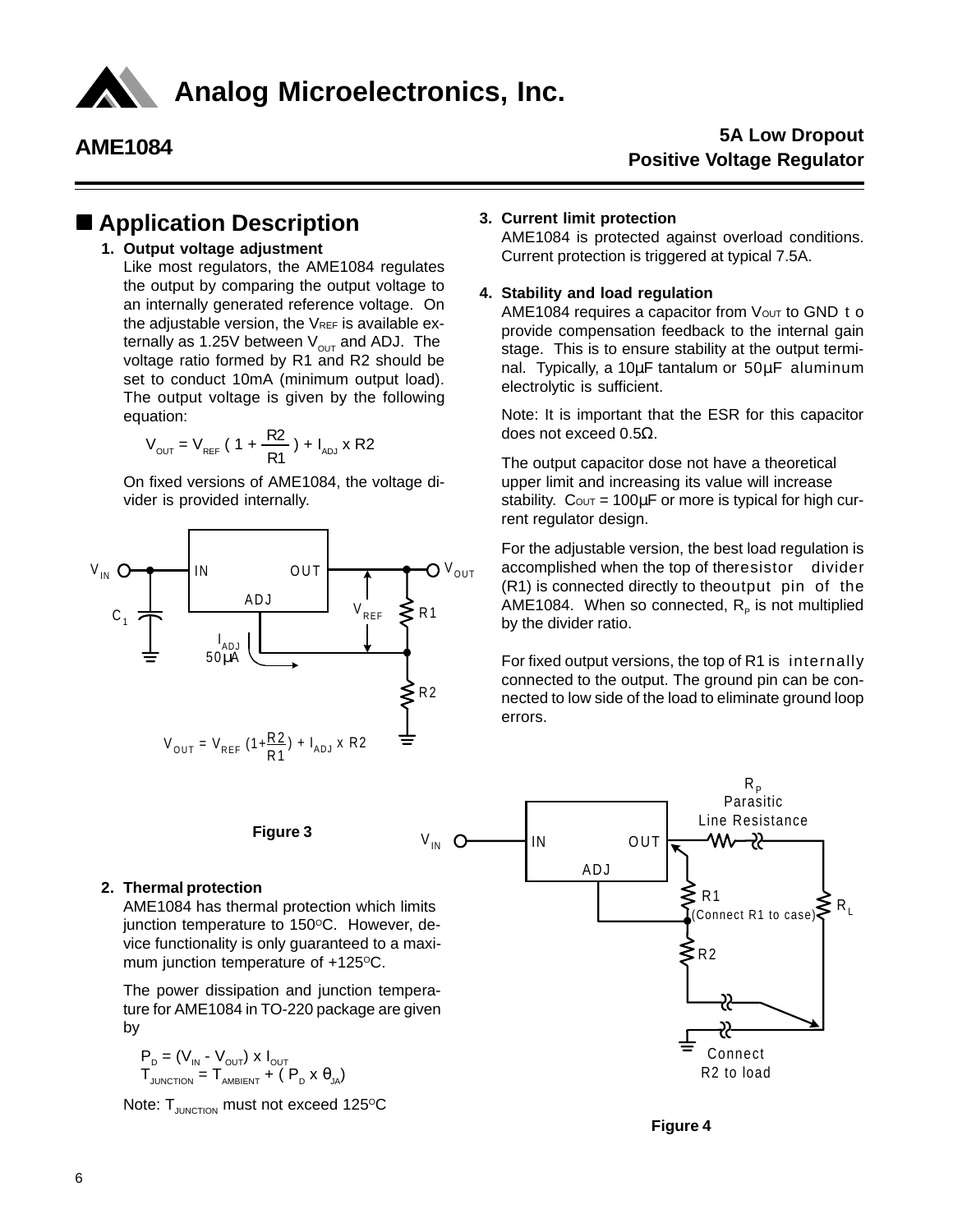

### **5. Thermal consideration**

The AME1084 series contain thermal limiting circuitry designed to protect itself for overtemperature conditions. Even for normal load conditions, maximum junction temperature ratings must not be exceed. As mention in thermal protection section, we need to consider all sources of thermal resistance between junction and ambient. It includes junction-to-case, case-to-heat-sink interface and heat sink thermal resistance itself.

Junction-to-case thermal resistance is specified from the IC junction to the bottom of the case directly below the die. Proper mounting is required to ensure the best possible thermal flow from this area of the package to the heat sink. The case of all devices in this series is electrically connected to the output. Therefore, if the case of the device must be electrically isolated, a thermally conductive spacer is recommended.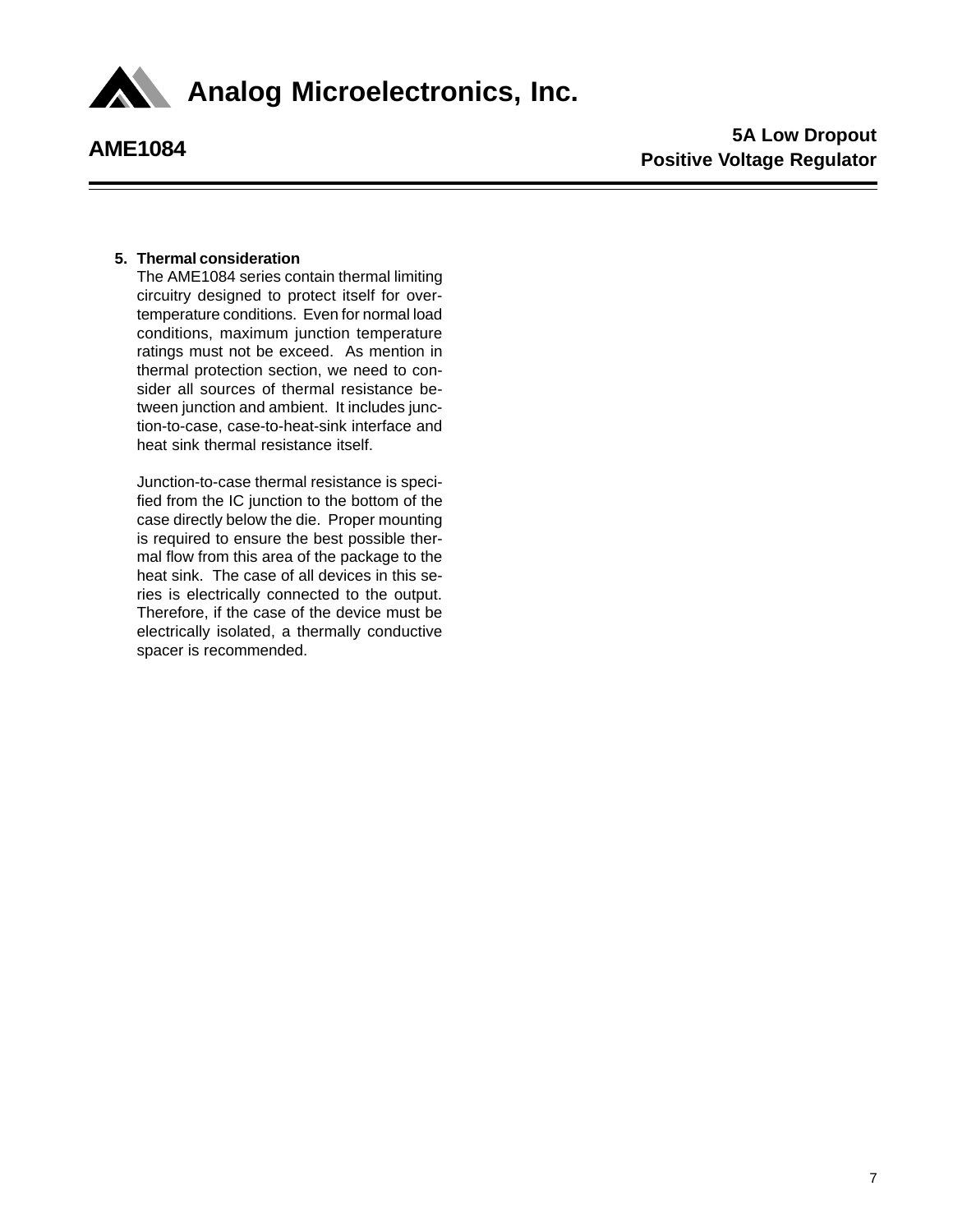

## ■ **Advanced Applications**



\* 
$$
V_0 = V_{REF} (1 + \frac{R2}{R1}) + I_{ADJ} \times R2
$$

\*\* Optional for improved ripple rejection

**Figure 5 Adjustable Output Voltage**



\* 20mW is ballast resistance The inter - connection of #18 wire could act as ballast resistance

### **Figure 6 Paralleling Regulators**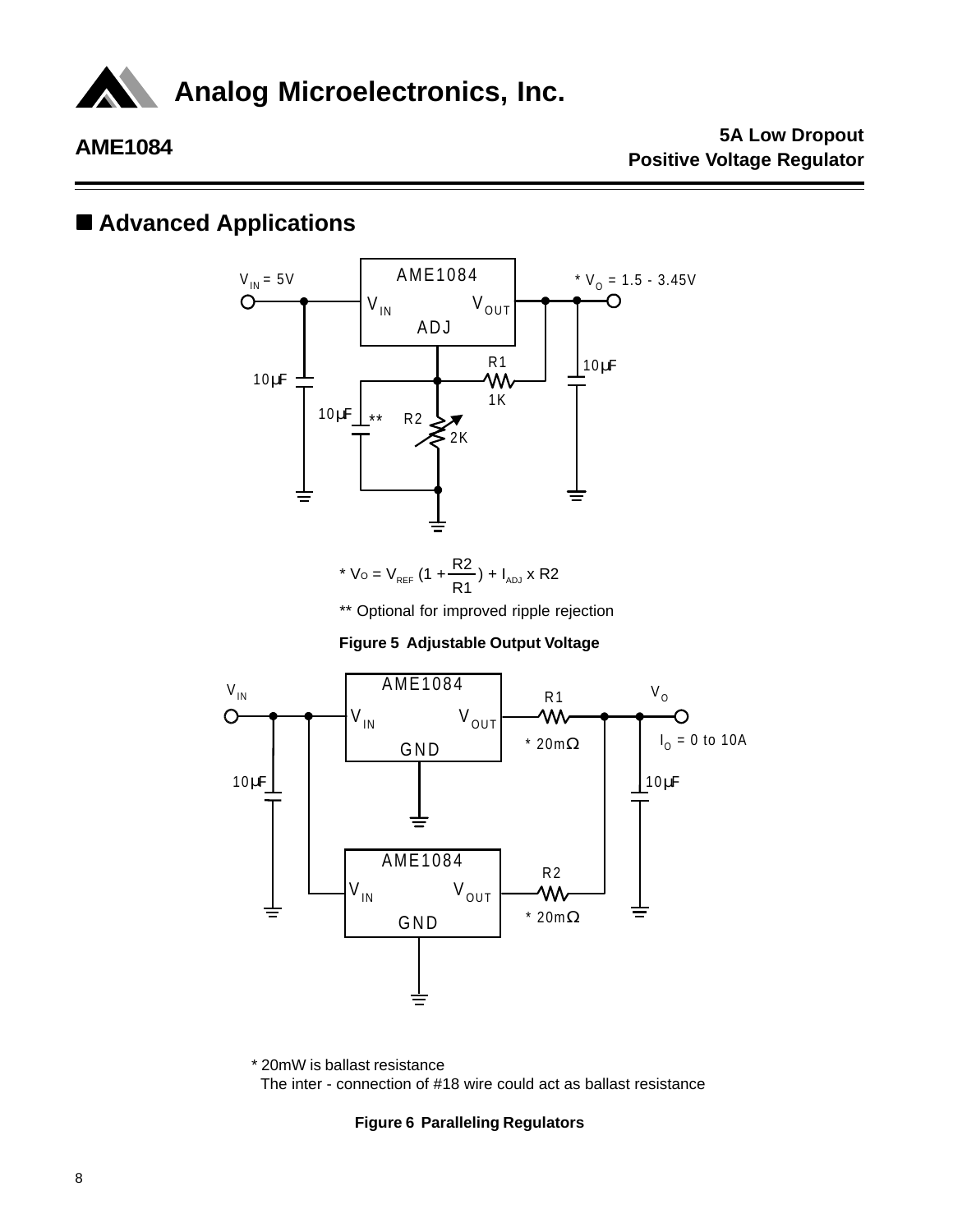

## ■ Advanced Applications (Cont.)



\*  $V_o = V_{REF} + V_z$  (V<sub>z</sub>: breakdown voltage of Zener diode) \*\* Optional for improved ripple rejection





**Figure 8 Regulator with Reverse Diode Protection**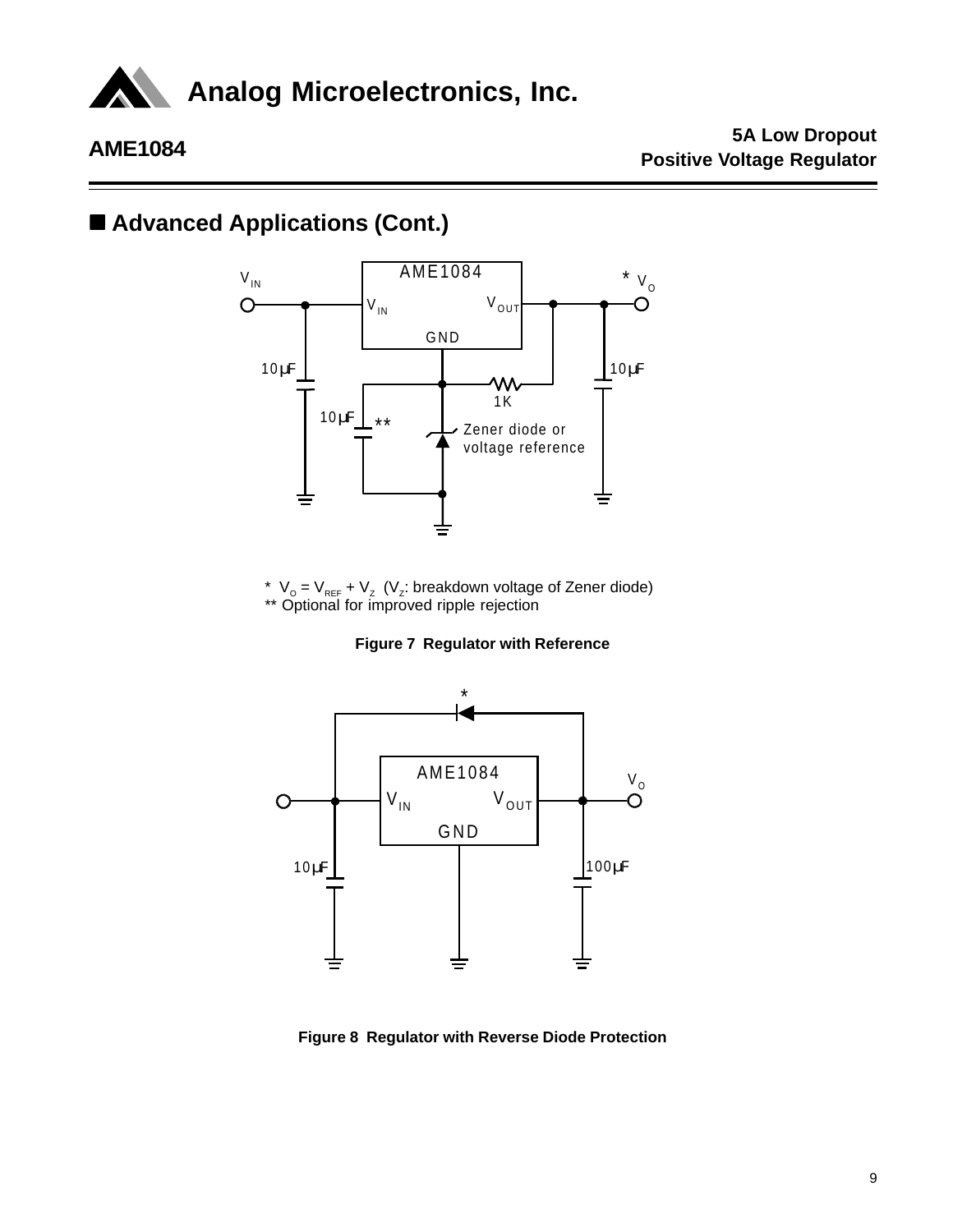

**Analog Microelectronics, Inc.**

### **AME1084 5A Low Dropout Positive Voltage Regulator**



**Output Short circuit Current vs Input/Output Differential Voltage**

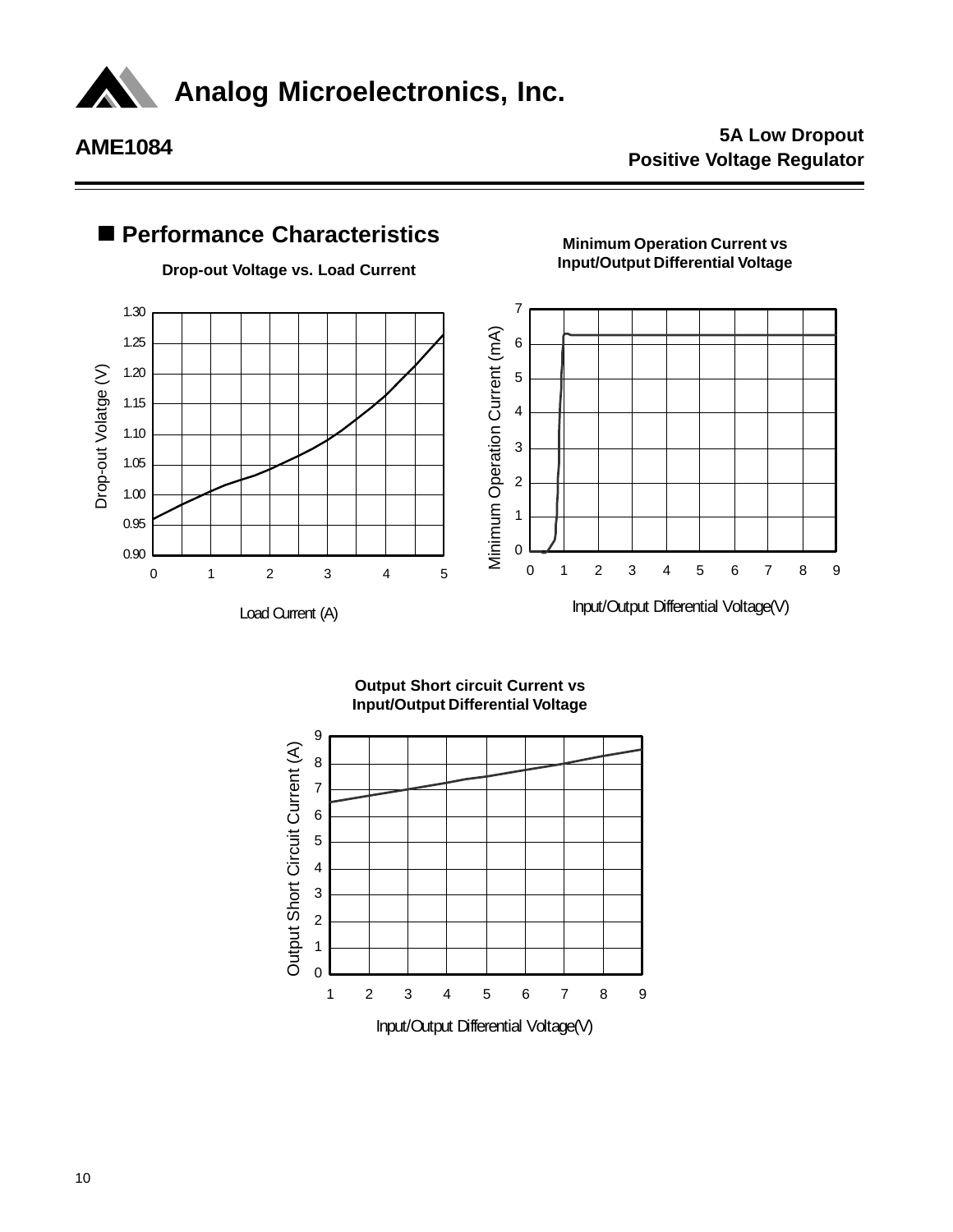

# n **External Resistor Divider Table for Customized Voltage**

| R1(ohm) | 100                                  | 102   | 105   | 107   | 110   | 113   | 115   | 118   | 121   | 124   |  |
|---------|--------------------------------------|-------|-------|-------|-------|-------|-------|-------|-------|-------|--|
| Vout    | R2(ohm)=(Vout-1.25)*R1/(1.25+50u*R1) |       |       |       |       |       |       |       |       |       |  |
| 1.25    | 0.000                                | 0.000 | 0.000 | 0.000 | 0.000 | 0.000 | 0.000 | 0.000 | 0.000 | 0.000 |  |
| 1.30    | 3.984                                | 4.063 | 4.182 | 4.262 | 4.381 | 4.500 | 4.579 | 4.698 | 4.817 | 4.936 |  |
| 1.35    | 7.968                                | 8.127 | 8.365 | 8.524 | 8.761 | 8.999 | 9.158 | 9.396 | 9.633 | 9.871 |  |
| 1.40    | 11.95                                | 12.19 | 12.55 | 12.79 | 13.14 | 13.50 | 13.74 | 14.09 | 14.45 | 14.81 |  |
| 1.45    | 15.94                                | 16.25 | 16.73 | 17.05 | 17.52 | 18.00 | 18.32 | 18.79 | 19.27 | 19.74 |  |
| 1.50    | 19.92                                | 20.32 | 20.91 | 21.31 | 21.90 | 22.50 | 22.89 | 23.49 | 24.08 | 24.68 |  |
| 1.55    | 23.90                                | 24.38 | 25.09 | 25.57 | 26.28 | 27.00 | 27.47 | 28.19 | 28.90 | 29.61 |  |
| 1.60    | 27.89                                | 28.44 | 29.28 | 29.83 | 30.67 | 31.50 | 32.05 | 32.88 | 33.72 | 34.55 |  |
| 1.65    | 31.87                                | 32.51 | 33.46 | 34.09 | 35.05 | 36.00 | 36.63 | 37.58 | 38.53 | 39.48 |  |
| 1.70    | 35.86                                | 36.57 | 37.64 | 38.36 | 39.43 | 40.50 | 41.21 | 42.28 | 43.35 | 44.42 |  |
| 1.75    | 39.84                                | 40.63 | 41.82 | 42.62 | 43.81 | 45.00 | 45.79 | 46.98 | 48.17 | 49.36 |  |
| 1.80    | 43.82                                | 44.70 | 46.01 | 46.88 | 48.19 | 49.50 | 50.37 | 51.68 | 52.98 | 54.29 |  |
| 1.85    | 47.81                                | 48.76 | 50.19 | 51.14 | 52.57 | 54.00 | 54.95 | 56.37 | 57.80 | 59.23 |  |
| 1.90    | 51.79                                | 52.82 | 54.37 | 55.40 | 56.95 | 58.50 | 59.53 | 61.07 | 62.62 | 64.16 |  |
| 1.95    | 55.78                                | 56.89 | 58.55 | 59.66 | 61.33 | 63.00 | 64.11 | 65.77 | 67.43 | 69.10 |  |
| 2.00    | 59.76                                | 60.95 | 62.74 | 63.93 | 65.71 | 67.49 | 68.68 | 70.47 | 72.25 | 74.03 |  |
| 2.05    | 63.75                                | 65.01 | 66.92 | 68.19 | 70.09 | 71.99 | 73.26 | 75.17 | 77.07 | 78.97 |  |
| 2.10    | 67.73                                | 69.08 | 71.10 | 72.45 | 74.47 | 76.49 | 77.84 | 79.86 | 81.88 | 83.90 |  |
| 2.15    | 71.71                                | 73.14 | 75.28 | 76.71 | 78.85 | 80.99 | 82.42 | 84.56 | 86.70 | 88.84 |  |
| 2.20    | 75.70                                | 77.21 | 79.47 | 80.97 | 83.23 | 85.49 | 87.00 | 89.26 | 91.52 | 93.77 |  |
| 2.25    | 79.68                                | 81.27 | 83.65 | 85.24 | 87.61 | 89.99 | 91.58 | 93.96 | 96.33 | 98.71 |  |
| 2.30    | 83.67                                | 85.33 | 87.83 | 89.50 | 92.00 | 94.49 | 96.16 | 98.65 | 101.2 | 103.6 |  |
| 2.35    | 87.65                                | 89.40 | 92.01 | 93.76 | 96.38 | 98.99 | 100.7 | 103.4 | 106.0 | 108.6 |  |
| 2.40    | 91.63                                | 93.46 | 96.20 | 98.02 | 100.8 | 103.5 | 105.3 | 108.1 | 110.8 | 113.5 |  |
| 2.45    | 95.62                                | 97.52 | 100.4 | 102.3 | 105.1 | 108.0 | 109.9 | 112.7 | 115.6 | 118.5 |  |
| 2.50    | 99.60                                | 101.6 | 104.6 | 106.5 | 109.5 | 112.5 | 114.5 | 117.4 | 120.4 | 123.4 |  |
| 2.55    | 103.6                                | 105.6 | 108.7 | 110.8 | 113.9 | 117.0 | 119.1 | 122.1 | 125.2 | 128.3 |  |
| 2.60    | 107.6                                | 109.7 | 112.9 | 115.1 | 118.3 | 121.5 | 123.6 | 126.8 | 130.1 | 133.3 |  |
| 2.65    | 111.6                                | 113.8 | 117.1 | 119.3 | 122.7 | 126.0 | 128.2 | 131.5 | 134.9 | 138.2 |  |
| 2.70    | 115.5                                | 117.8 | 121.3 | 123.6 | 127.0 | 130.5 | 132.8 | 136.2 | 139.7 | 143.1 |  |
| 2.75    | 119.5                                | 121.9 | 125.5 | 127.9 | 131.4 | 135.0 | 137.4 | 140.9 | 144.5 | 148.1 |  |
| 2.80    | 123.5                                | 126.0 | 129.7 | 132.1 | 135.8 | 139.5 | 141.9 | 145.6 | 149.3 | 153.0 |  |
| 2.85    | 127.5                                | 130.0 | 133.8 | 136.4 | 140.2 | 144.0 | 146.5 | 150.3 | 154.1 | 157.9 |  |
| 2.90    | 131.5                                | 134.1 | 138.0 | 140.6 | 144.6 | 148.5 | 151.1 | 155.0 | 159.0 | 162.9 |  |
| 2.95    | 135.5                                | 138.2 | 142.2 | 144.9 | 148.9 | 153.0 | 155.7 | 159.7 | 163.8 | 167.8 |  |
| 3.00    | 139.4                                | 142.2 | 146.4 | 149.2 | 153.3 | 157.5 | 160.3 | 164.4 | 168.6 | 172.7 |  |
| 3.05    | 143.4                                | 146.3 | 150.6 | 153.4 | 157.7 | 162.0 | 164.8 | 169.1 | 173.4 | 177.7 |  |
| 3.10    | 147.4                                | 150.3 | 154.8 | 157.7 | 162.1 | 166.5 | 169.4 | 173.8 | 178.2 | 182.6 |  |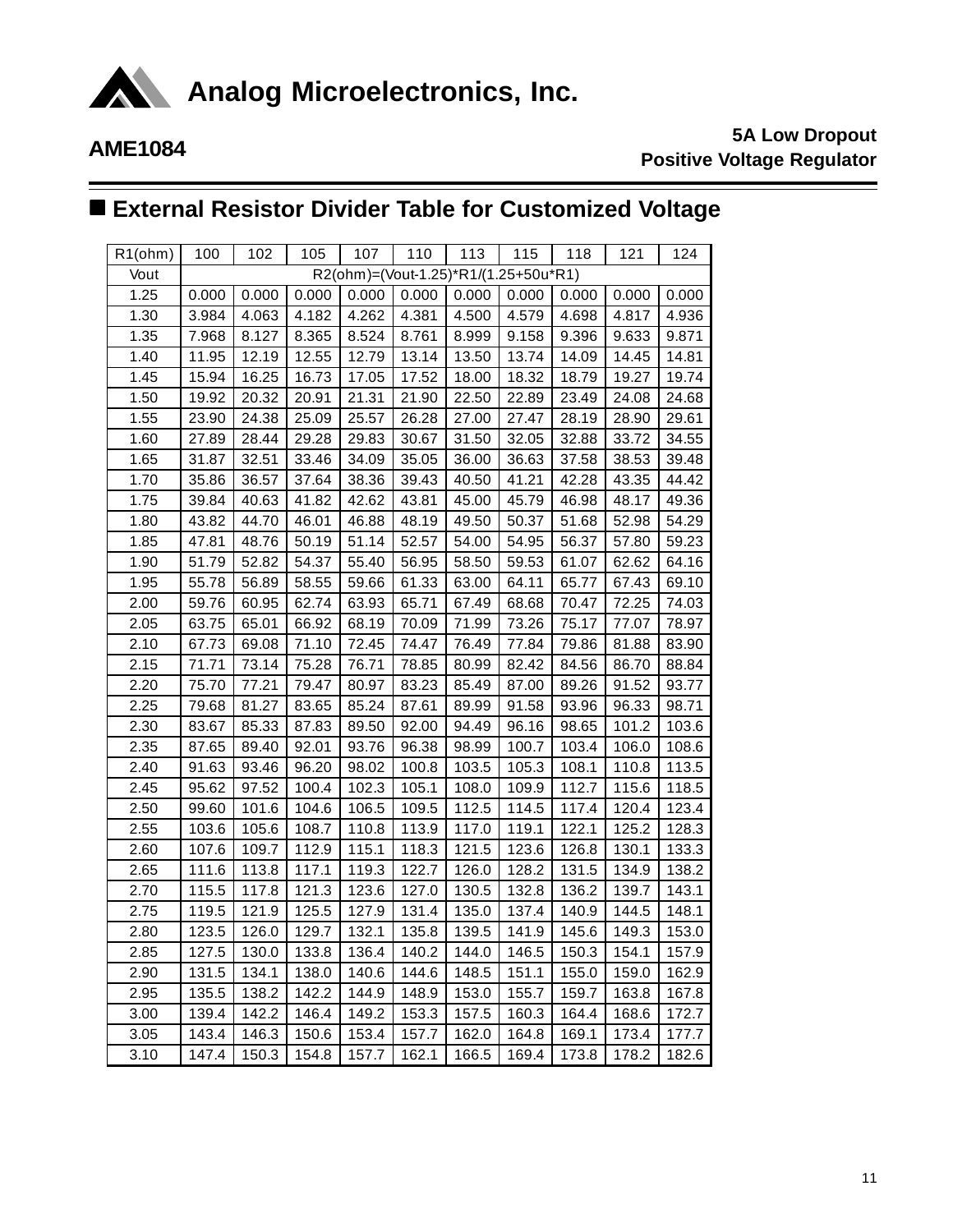

**AN** Analog Microelectronics, Inc.

# **AME1084 5A Low Dropout Positive Voltage Regulator**

# n **External Resistor Divider Table for Customized Voltage**

| R1(ohm) | 100   | 102                                  | 105   | 107   | 110   | 113   | 115   | 118   | 121   | 124   |  |  |
|---------|-------|--------------------------------------|-------|-------|-------|-------|-------|-------|-------|-------|--|--|
| Vout    |       | R2(ohm)=(Vout-1.25)*R1/(1.25+50u*R1) |       |       |       |       |       |       |       |       |  |  |
| 3.15    | 151.4 | 154.4                                | 158.9 | 161.9 | 166.5 | 171.0 | 174.0 | 178.5 | 183.0 | 187.5 |  |  |
| 3.20    | 155.4 | 158.5                                | 163.1 | 166.2 | 170.8 | 175.5 | 178.6 | 183.2 | 187.9 | 192.5 |  |  |
| 3.25    | 159.4 | 162.5                                | 167.3 | 170.5 | 175.2 | 180.0 | 183.2 | 187.9 | 192.7 | 197.4 |  |  |
| 3.30    | 163.3 | 166.6                                | 171.5 | 174.7 | 179.6 | 184.5 | 187.7 | 192.6 | 197.5 | 202.4 |  |  |
| 3.35    | 167.3 | 170.7                                | 175.7 | 179.0 | 184.0 | 189.0 | 192.3 | 197.3 | 202.3 | 207.3 |  |  |
| 3.40    | 171.3 | 174.7                                | 179.8 | 183.3 | 188.4 | 193.5 | 196.9 | 202.0 | 207.1 | 212.2 |  |  |
| 3.45    | 175.3 | 178.8                                | 184.0 | 187.5 | 192.8 | 198.0 | 201.5 | 206.7 | 211.9 | 217.2 |  |  |
| 3.50    | 179.3 | 182.9                                | 188.2 | 191.8 | 197.1 | 202.5 | 206.1 | 211.4 | 216.8 | 222.1 |  |  |
| 3.55    | 183.3 | 186.9                                | 192.4 | 196.0 | 201.5 | 207.0 | 210.6 | 216.1 | 221.6 | 227.0 |  |  |
| 3.60    | 187.3 | 191.0                                | 196.6 | 200.3 | 205.9 | 211.5 | 215.2 | 220.8 | 226.4 | 232.0 |  |  |
| 3.65    | 191.2 | 195.0                                | 200.8 | 204.6 | 210.3 | 216.0 | 219.8 | 225.5 | 231.2 | 236.9 |  |  |
| 3.70    | 195.2 | 199.1                                | 204.9 | 208.8 | 214.7 | 220.5 | 224.4 | 230.2 | 236.0 | 241.8 |  |  |
| 3.75    | 199.2 | 203.2                                | 209.1 | 213.1 | 219.0 | 225.0 | 228.9 | 234.9 | 240.8 | 246.8 |  |  |
| 3.80    | 203.2 | 207.2                                | 213.3 | 217.3 | 223.4 | 229.5 | 233.5 | 239.6 | 245.7 | 251.7 |  |  |
| 3.85    | 207.2 | 211.3                                | 217.5 | 221.6 | 227.8 | 234.0 | 238.1 | 244.3 | 250.5 | 256.6 |  |  |
| 3.90    | 211.2 | 215.4                                | 221.7 | 225.9 | 232.2 | 238.5 | 242.7 | 249.0 | 255.3 | 261.6 |  |  |
| 3.95    | 215.1 | 219.4                                | 225.9 | 230.1 | 236.6 | 243.0 | 247.3 | 253.7 | 260.1 | 266.5 |  |  |
| 4.00    | 219.1 | 223.5                                | 230.0 | 234.4 | 240.9 | 247.5 | 251.8 | 258.4 | 264.9 | 271.5 |  |  |
| 4.05    | 223.1 | 227.6                                | 234.2 | 238.7 | 245.3 | 252.0 | 256.4 | 263.1 | 269.7 | 276.4 |  |  |
| 4.10    | 227.1 | 231.6                                | 238.4 | 242.9 | 249.7 | 256.5 | 261.0 | 267.8 | 274.6 | 281.3 |  |  |
| 4.15    | 231.1 | 235.7                                | 242.6 | 247.2 | 254.1 | 261.0 | 265.6 | 272.5 | 279.4 | 286.3 |  |  |
| 4.20    | 235.1 | 239.7                                | 246.8 | 251.4 | 258.5 | 265.5 | 270.2 | 277.2 | 284.2 | 291.2 |  |  |
| 4.25    | 239.0 | 243.8                                | 250.9 | 255.7 | 262.8 | 270.0 | 274.7 | 281.9 | 289.0 | 296.1 |  |  |
| 4.30    | 243.0 | 247.9                                | 255.1 | 260.0 | 267.2 | 274.5 | 279.3 | 286.6 | 293.8 | 301.1 |  |  |
| 4.35    | 247.0 | 251.9                                | 259.3 | 264.2 | 271.6 | 279.0 | 283.9 | 291.3 | 298.6 | 306.0 |  |  |
| 4.40    | 251.0 | 256.0                                | 263.5 | 268.5 | 276.0 | 283.5 | 288.5 | 296.0 | 303.5 | 310.9 |  |  |
| 4.45    | 255.0 | 260.1                                | 267.7 | 272.8 | 280.4 | 288.0 | 293.1 | 300.7 | 308.3 | 315.9 |  |  |
| 4.50    | 259.0 | 264.1                                | 271.9 | 277.0 | 284.7 | 292.5 | 297.6 | 305.4 | 313.1 | 320.8 |  |  |
| 4.55    | 262.9 | 268.2                                | 276.0 | 281.3 | 289.1 | 297.0 | 302.2 | 310.1 | 317.9 | 325.7 |  |  |
| 4.60    | 266.9 | 272.2                                | 280.2 | 285.5 | 293.5 | 301.5 | 306.8 | 314.8 | 322.7 | 330.7 |  |  |
| 4.65    | 270.9 | 276.3                                | 284.4 | 289.8 | 297.9 | 306.0 | 311.4 | 319.5 | 327.5 | 335.6 |  |  |
| 4.70    | 274.9 | 280.4                                | 288.6 | 294.1 | 302.3 | 310.5 | 315.9 | 324.2 | 332.4 | 340.6 |  |  |
| 4.75    | 278.9 | 284.4                                | 292.8 | 298.3 | 306.7 | 315.0 | 320.5 | 328.8 | 337.2 | 345.5 |  |  |
| 4.80    | 282.9 | 288.5                                | 297.0 | 302.6 | 311.0 | 319.5 | 325.1 | 333.5 | 342.0 | 350.4 |  |  |
| 4.85    | 286.9 | 292.6                                | 301.1 | 306.8 | 315.4 | 324.0 | 329.7 | 338.2 | 346.8 | 355.4 |  |  |
| 4.90    | 290.8 | 296.6                                | 305.3 | 311.1 | 319.8 | 328.5 | 334.3 | 342.9 | 351.6 | 360.3 |  |  |
| 4.95    | 294.8 | 300.7                                | 309.5 | 315.4 | 324.2 | 333.0 | 338.8 | 347.6 | 356.4 | 365.2 |  |  |
| 5.00    | 298.8 | 304.8                                | 313.7 | 319.6 | 328.6 | 337.5 | 343.4 | 352.3 | 361.3 | 370.2 |  |  |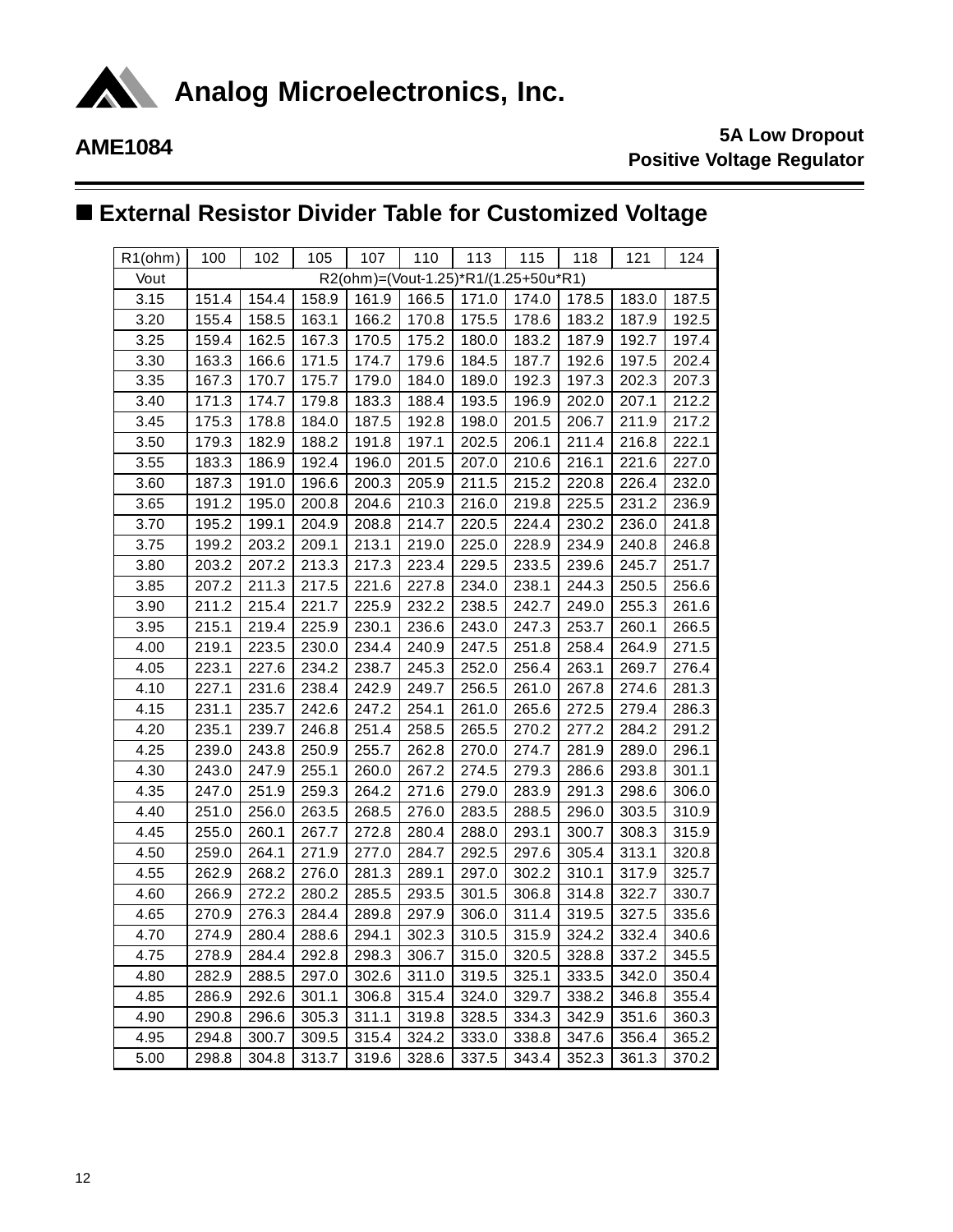

## n **Package Dimension**

**TO-220**



| <b>SYMBOLS</b> |            | <b>MILLIMETERS</b> | <b>INCHES</b> |            |  |
|----------------|------------|--------------------|---------------|------------|--|
|                | <b>MIN</b> | <b>MAX</b>         | <b>MIN</b>    | <b>MAX</b> |  |
| A              | 4.06       | 4.83               | 0.160         | 0.190      |  |
| b              | 0.63       | 1.02               | 0.025         | 0.040      |  |
| C1             | 0.35       | 0.60               | 0.0138        | 0.0236     |  |
| D              | 14.22      | 14.99              | 0.056         | 0.590      |  |
| E              | 9.66       | 10.54              | 0.385         | 0.415      |  |
| e              |            | 2.79               |               | 0.110      |  |
| e1             | 4.83       | 5.33               | 0.190         | 0.210      |  |
| e <sub>3</sub> | 1.14       | 1.40               | 0.045         | 0.055      |  |
| f              | 1.14       | 1.40               | 0.045         | 0.055      |  |
| H1             | 5.94       | 6.55               | 0.234         | 0.258      |  |
| K              | 2.29       | 2.92               | 0.090         | 0.115      |  |
| $\bf CP$       | 3.71       | 3.96               | 0.146         | 0.156      |  |
| Q              | 2.62       | 2.87               | 0.103         | 0.113      |  |
| L              | 12.70      | 14.27              | 0.500         | 0.5618     |  |
| a              | 3D         | 7D                 | 3D            | 7D         |  |
| b1             | 1.14       | 1.52               | 0.0449        | 0.06       |  |
| R              |            | 6.17 REF.          |               | 0.243 REF. |  |

**Notes :**

**1. Dimension C1 apply for tin plate finish.**

**2. For solder dip lead finish dimension C1 should be**

 **0.015"-0.027" (0.38-0.69)**

### **TO-263-3**





| <b>SYMBOLS</b> |             | <b>MILLIMETERS</b> | <b>INCHES</b> |            |  |
|----------------|-------------|--------------------|---------------|------------|--|
|                | <b>MIN</b>  | MAX                | <b>MIN</b>    | <b>MAX</b> |  |
| A              | 9.65        | 10.41              | 0.380         | 0.410      |  |
| в              | 8.28        | 9.65               | 0.326         | 0.380      |  |
| C              | 4.06        | 4.83               | 0.160         | 0.190      |  |
| D              | 0.51        | 1.02               | 0.020         | 0.040      |  |
| E              | 1.14        | 1.40               | 0.045         | 0.055      |  |
| G              |             | 2.54               |               | 0.100      |  |
| Н              | 14.61       | 15.88              | 0.575         | 0.625      |  |
| K              | 1.02        | 1.68               | 0.040         | 0.066      |  |
| L              | 0.00        | 0.97               | 0.000         | 0.038      |  |
| М              | 2.49        | 2.74               | 0.098         | 0.108      |  |
| N              | 0.43        | 0.58               | 0.017         | 0.023      |  |
| P              | 2.29        | 2.79               | 0.090         | 0.110      |  |
| R              | $0^{\circ}$ | $\mathbf{R}^2$     | $0^{\circ}$   | $8^?$      |  |
| S              | 2.41        | 2.67               | 0.095         | 0.105      |  |
| W              | 0.254       | 0.508              | 0.010         | 0.020      |  |

**\* : Typical value**

**NOTES :**

**1. CONTROLLING DIM ENSION : M ILLIM ETERS.**

**2M AXIM UM LEAD THICKNESS INCLUDES LEAD FINISH THICKNESS**

 **M INIM UM LEAD THICKNESS IS THE M INIM UM THICKNESS OF BASE M ATERIA.**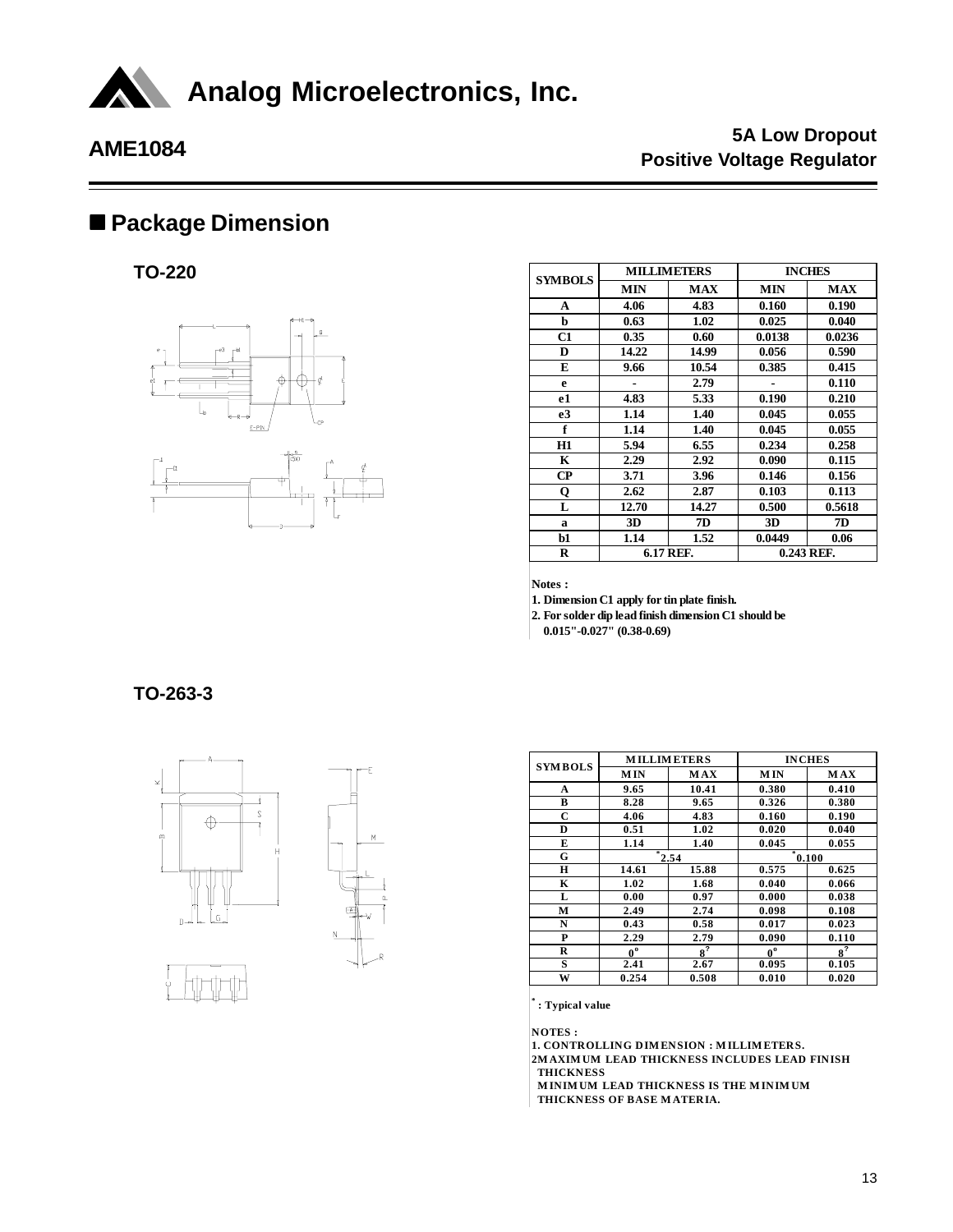

# ■ Package Dimension

**TO-263-2**



| <b>SYMBOLS</b> |             | <b>MILLIMETERS</b> | <b>INCHES</b> |            |  |
|----------------|-------------|--------------------|---------------|------------|--|
|                | <b>MIN</b>  | <b>MAX</b>         | <b>MIN</b>    | <b>MAX</b> |  |
| A              | 9.65        | 10.41              | 0.380         | 0.410      |  |
| в              | 8.28        | 9.65               | 0.326         | 0.380      |  |
| C              | 4.06        | 4.83               | 0.160         | 0.190      |  |
| D              | 0.51        | 1.02               | 0.020         | 0.040      |  |
| E              | 1.14        | 1.40               | 0.045         | 0.055      |  |
| G              |             | 2.54               |               | 0.100      |  |
| Н              | 14.61       | 15.88              | 0.575         | 0.625      |  |
| K              | 1.02        | 1.68               | 0.040         | 0.066      |  |
| L              | 0.00        | 0.97               | 0.000         | 0.038      |  |
| М              | 2.49        | 2.74               | 0.098         | 0.108      |  |
| N              | 0.43        | 0.58               | 0.017         | 0.023      |  |
| P              | 2.29        | 2.79               | 0.090         | 0.110      |  |
| R              | $0^{\rm o}$ | $8^2$              | $0^{\rm o}$   | $8^2$      |  |
| S              | 2.41        | 2.67               | 0.095         | 0.105      |  |
| W              | 0.254       | 0.508              | 0.010         | 0.020      |  |

**\* : Typical value**

**NOTES :**

**1. CONTROLLING DIMENSION : MILLIMETERS. 2MAXIMUM LEAD THICKNESS INCLUDES LEAD FINISH THICKNESS**

 **MINIMUM LEAD THICKNESS IS THE MINIMUM THICKNESS OF BASE MATERIA.**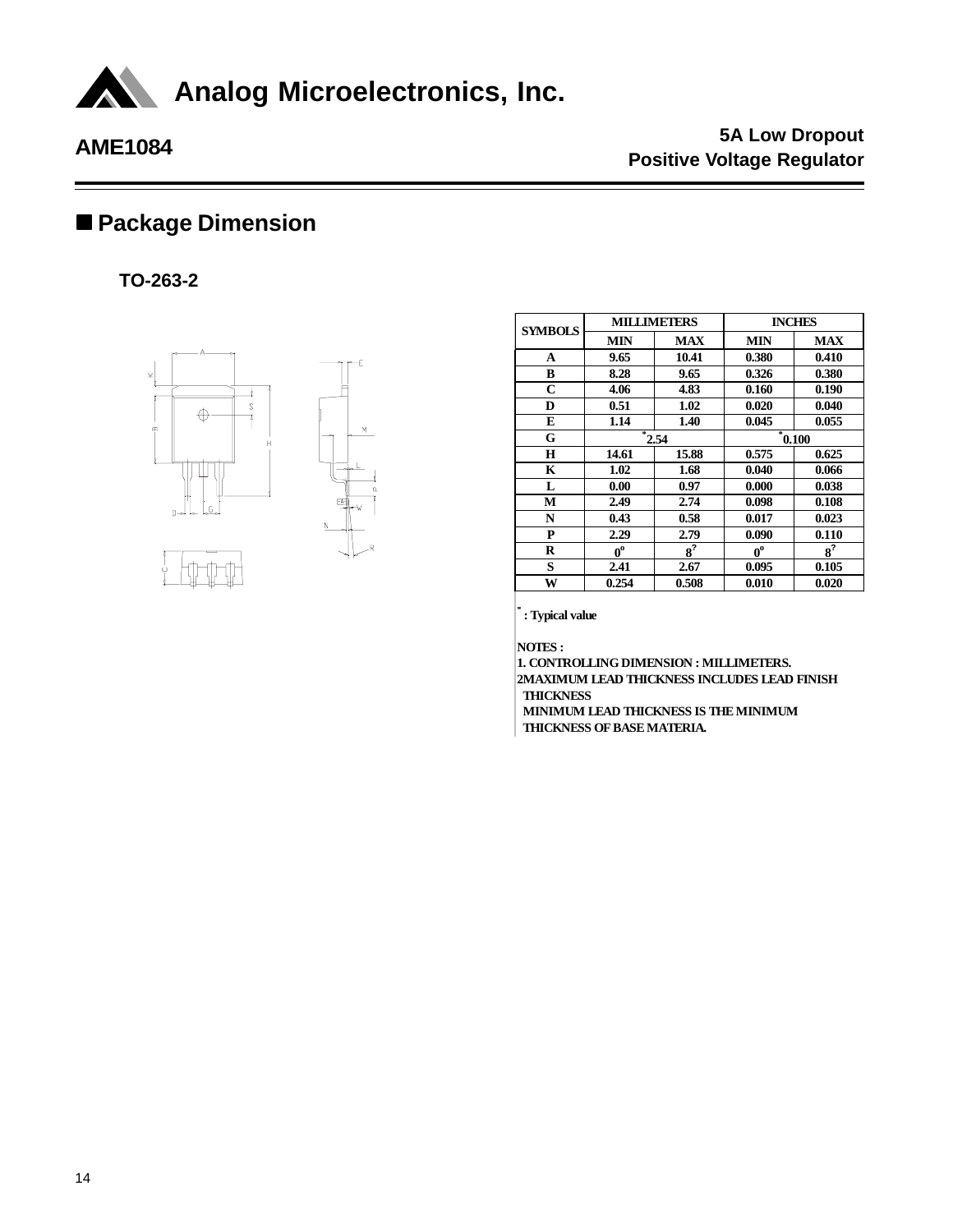

## ■ Package Dimension

**TO-252 (DPAK)**



| <b>SYMBOLS</b> |            | <b>MILLIMETERS</b> | <b>INCHES</b> |            |  |
|----------------|------------|--------------------|---------------|------------|--|
|                | <b>MIN</b> | <b>MAX</b>         | <b>MIN</b>    | <b>MAX</b> |  |
| A              | 0.45       | 0.58               | 0.0177        | 0.023      |  |
| в              | 1.60       | 1.95               | 0.06          | 0.0768     |  |
| C              | 0.51       |                    | 0.02          |            |  |
| D              | 0.45       | 0.60               | 0.0177        | 0.0236     |  |
| E              | 6.40       | 6.80               | 0.252         | 0.2677     |  |
| F              | 5.40       | 5.80               | 0.2126        | 0.2283     |  |
| G              | 2.20       | 2.85               | 0.0866        | 0.1122     |  |
| Н              |            | $*2.30$            |               | $*0.0906$  |  |
| I              |            | 0.90               |               | 0.0354     |  |
| J.             |            | 0.97               |               | 0.038      |  |
| K              | 5.20       | 5.50               | 0.20          | 0.22       |  |
| L              | 0.89       | 2.03               | 0.035         | 0.08       |  |

\* : Typical value

NOTES :

1. CONTROLLING DIMENSION : MILLIMETERS.

2. MAXIMUM LEAD THICKNESS INCLUDES LEAD FINISH THICKNESS MINIMUM LEAD THICKNESS IS THE MINIMUM THICKNESS OF BASE MATERIAL.

### **TO-252 (DPAK)**



| <b>SYMBOLS</b> |            | <b>MILLIMETERS</b> | <b>INCHES</b> |            |  |
|----------------|------------|--------------------|---------------|------------|--|
|                | <b>MIN</b> | <b>MAX</b>         | <b>MIN</b>    | <b>MAX</b> |  |
| A              | 0.45       | 0.58               | 0.0177        | 0.023      |  |
| B              | 1.60       | 1.95               | 0.06          | 0.0768     |  |
| C              | 0.51       |                    | 0.02          |            |  |
| D              | 0.45       | 0.60               | 0.0177        | 0.0236     |  |
| E              | 6.40       | 6.80               | 0.252         | 0.2677     |  |
| F              | 5.40       | 5.80               | 0.2126        | 0.2283     |  |
| G              | 2.20       | 2.85               | 0.0866        | 0.1122     |  |
| H              |            | $*2.30$            |               | $*0.0906$  |  |
| I              |            | 0.90               |               | 0.0354     |  |
| $\mathbf{J}$   |            | 0.97               |               | 0.038      |  |
| K              | 5.20       | 5.50               | 0.20          | 0.22       |  |
| L              | 0.89       | 2.03               | 0.035         | 0.08       |  |

\* : Typical value

NOTES :

1. CONTROLLING DIMENSION : MILLIMETERS.

2. MAXIMUM LEAD THICKNESS INCLUDES LEAD FINISH THICKNESS MINIMUM LEAD THICKNESS IS THE MINIMUM THICKNESS OF BASE MATERIAL.